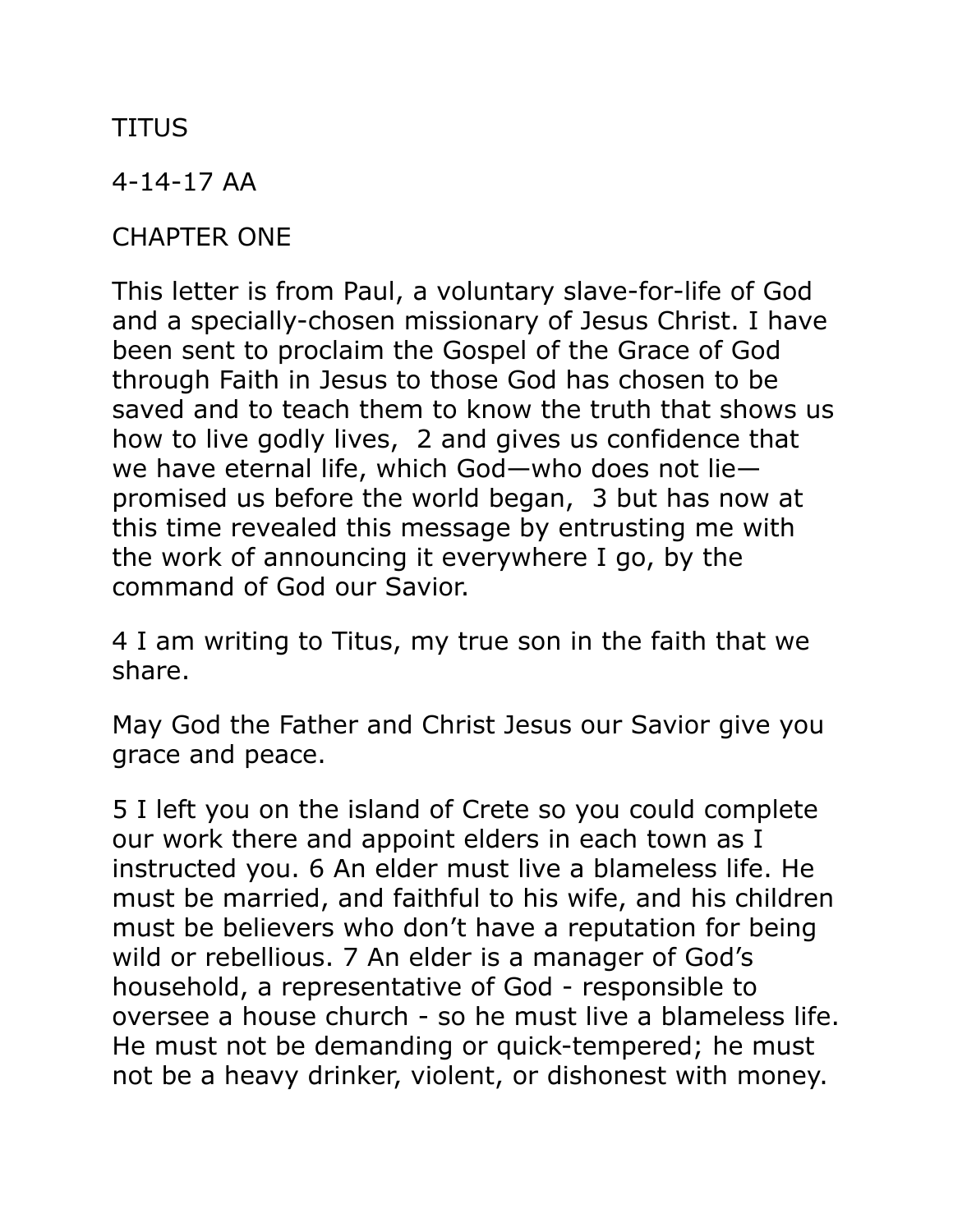8 Rather, he must enjoy having guests in his home, and he must love what is good. He must live wisely and be just. He must live a holy and disciplined life. 9 He must be a firm believer in the trustworthy message he was taught; then he will be able to encourage others with wholesome teaching and show those who oppose it where they are wrong.

10 For there are many disruptive people who engage in unproductive prattle and lead others astray. This is especially true of those who insist on keeping the Old Testament, Jewish Law for salvation. 11 They must be silenced, because they are turning whole families away from the truth by their false teaching. And they do it only for money. 12 Even one of their own men, a prophet from Crete, has said about them, "The Cretians are all liars, wicked animals, lazy gluttons." 13 This is an apt description. So reprimand them sternly to make them strong in the faith. 14 They must stop listening to Jewish tradition and the commands of people who have turned away from the truth.

15 Everything is pure to those whose hearts are pure. But nothing is pure to those who are corrupt and unbelieving, because their minds and consciences are corrupted. 16 Such people claim they know God, but they deny him by the way they live. They are detestable and disobedient, worthless for doing anything good.

TITUS 2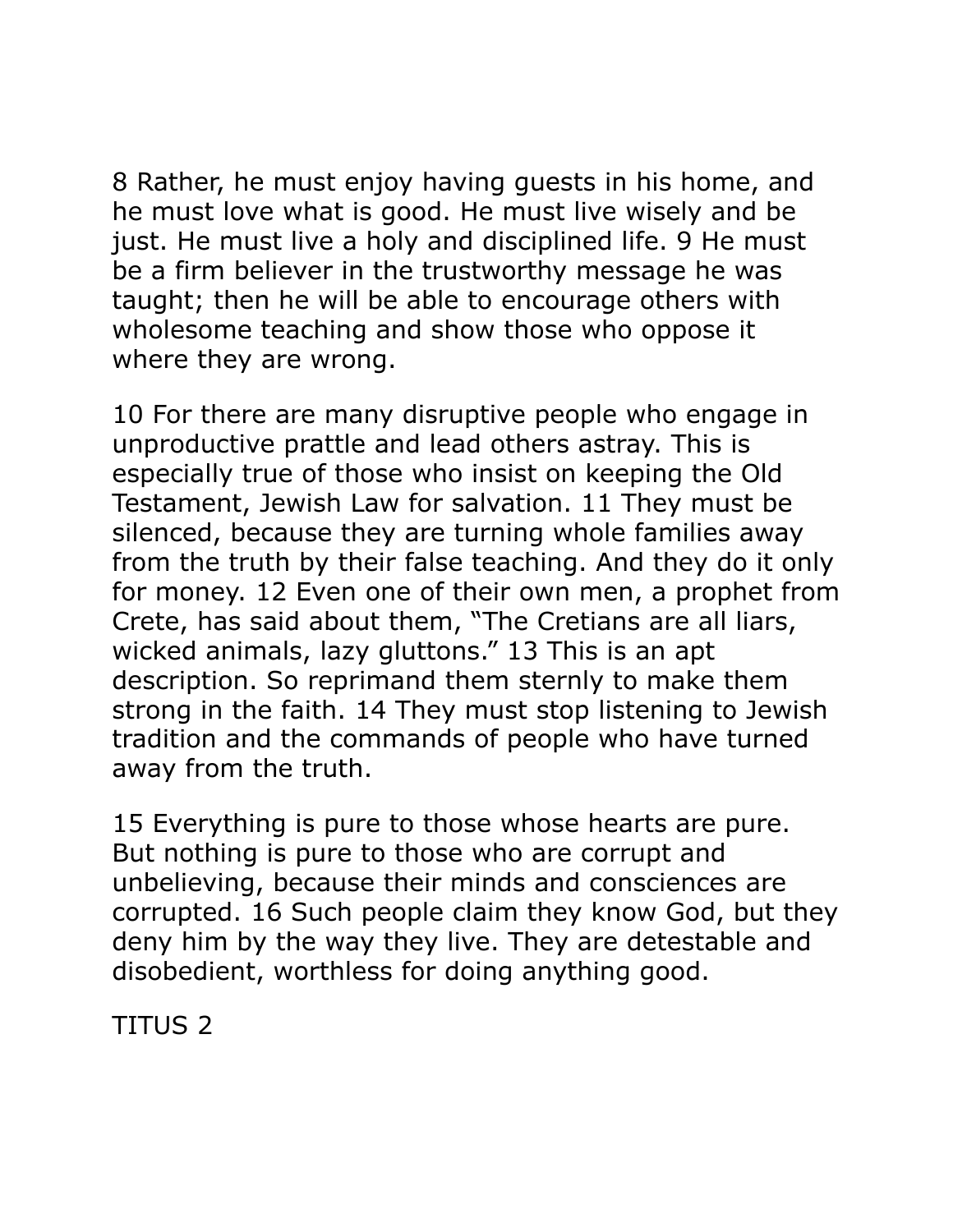As for you, Titus, promote the kind of living that reflects wholesome teaching. 2 Teach the older men to exercise self-control, to be worthy of respect, and to live wisely. They must have sound faith and be filled with love and patience.

3 Similarly, teach the older women to live in a way that honors God. They must not slander others or be heavy drinkers. Instead, they should teach others what is good. 4 These older women must train the younger women to love their husbands and their children, 5 to live wisely and be pure, to be good homemakers, to minister to others, and to be submissive to their husbands. Then they will not bring shame on the message of Christianity.

6 In the same way, encourage the young men to live wisely. 7 And you yourself must be an example to them in ministering to others. Let everything you do reflect the integrity and seriousness of your teaching. 8 Teach the truth carefully so that what you say and the way you say it cannot be criticized. Then those who oppose you will be ashamed and have nothing bad to say about you.

9 Employees must always obey their employers and do their best to please them. They must not talk back 10 or steal, but must show themselves to be entirely trustworthy and good. Then they will make the teaching about God our Savior attractive in every way.

11 For the message of the grace of God that brings us salvation has been revealed to all people. 12 And, as saved people, this message motivates us to turn from godless living and sinful pleasures, and to live in this evil world with wisdom, righteousness, and devotion to God,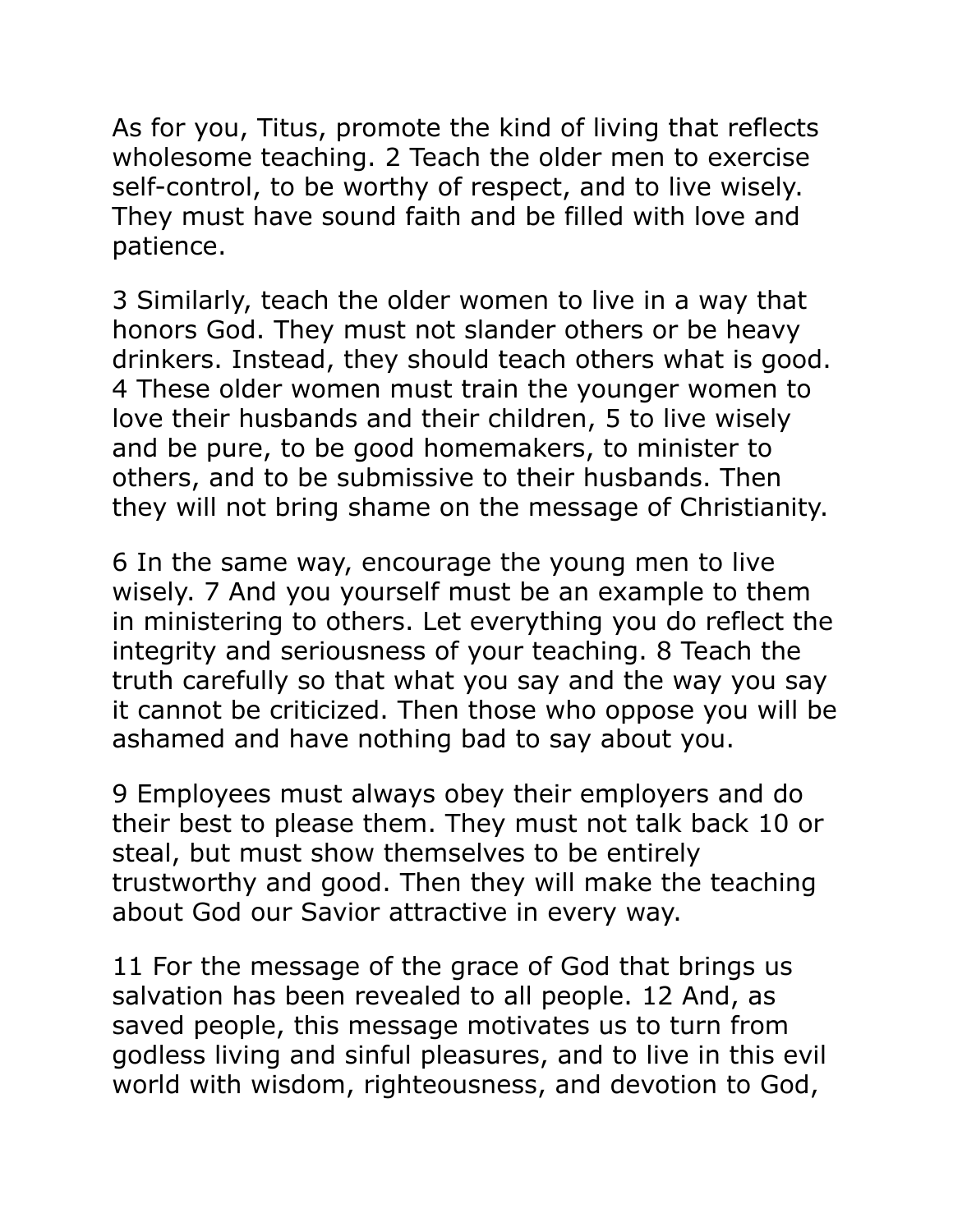13 while we look eagerly forward to the fulfillment of our blessed hope - the Rapture! that wonderful day when our great God and Savior, Jesus Christ, comes to take us to Heaven. 14 He gave his life to free us from every kind of sin, to cleanse us, and to make us his special people totally committed to ministering His life and goodness to others.

15 It is your responsibility to teach these things and encourage the believers to do them. You have the authority to correct them when necessary, so don't let anyone disregard what you say.

## TITUS 3

Remind the believers to submit to the government and its officers. They should obey the law; be always ready to minister to others; 2 not slander anyone; avoid quarreling and, instead, be gentle and show true humility to everyone.

3 For, once, we too were foolish and disobedient, deceived and slaves to many lusts and pleasures, full of malice and envy, hateful and hating each other.

4 But, when the love and kindness of God our Savior was revealed to us, 5 God saved us from that kind of lifestyle — not because of any good things we had done, but totally because of his mercy. He washed away our sins, giving us a new birth and new life through the Holy Spirit 6 who He generously poured out upon us through Jesus Christ our Savior. 7 By his grace he made us perfectly right in his sight and gave us confidence that we will inherit eternal life.